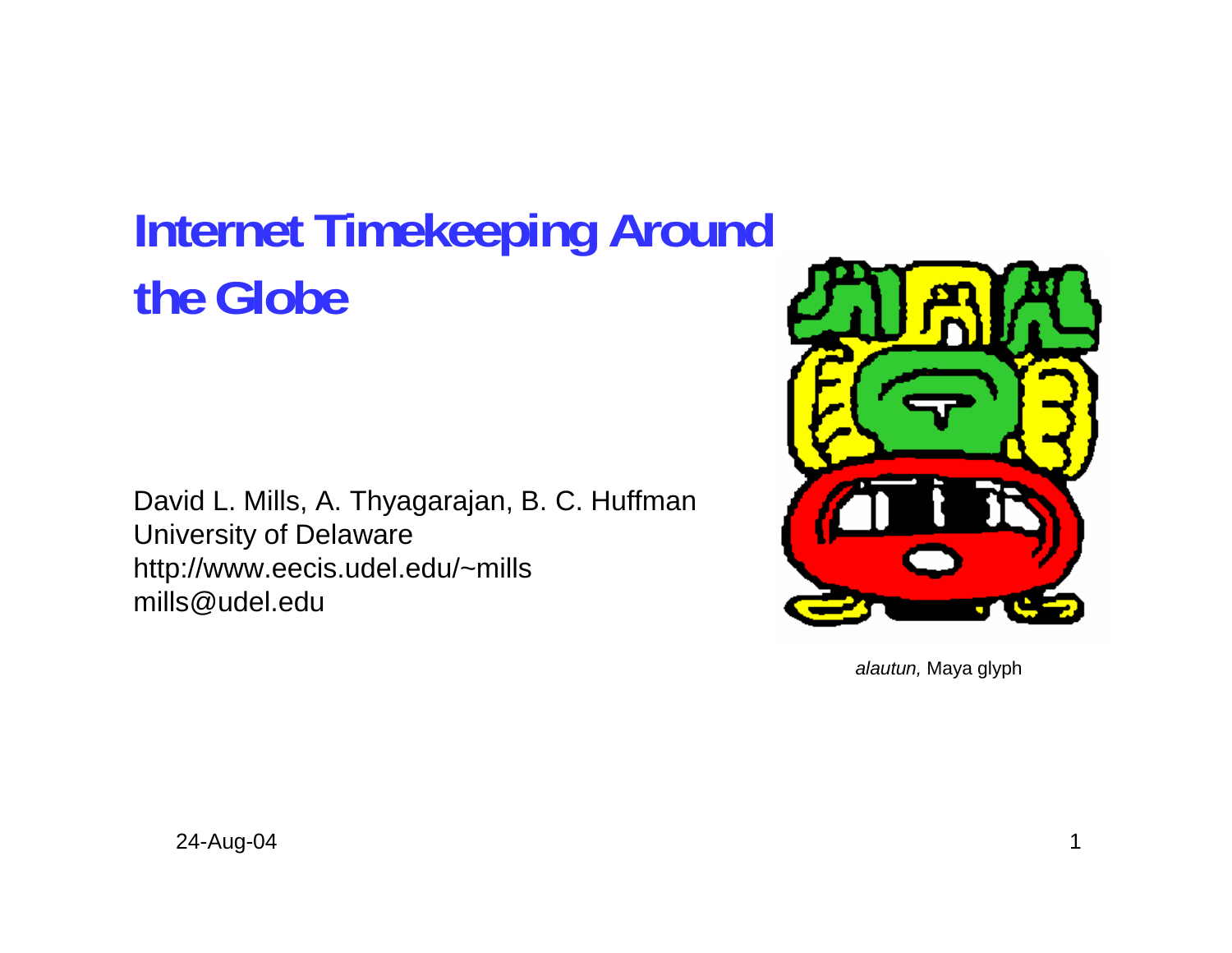# **Introduction**



- $\bullet$  Network Time Protocol (NTP) synchronizes clocks of hosts and routers in the Internet
- O Provides submillisecond accuracy on LANs, low tens of milliseconds on **WANs**
- O Primary (stratum 1) servers synchronize to UTC via radio, satellite and modem; secondary (stratum 2, ...) servers and clients synchronize via hierarchical subnet
- Reliability assured by redundant servers and diverse network paths
- O Engineered algorithms used to reduce jitter, mitigate multiple sources and avoid improperly operating servers
- O Unix NTP daemon ported to almost every workstation and server platform available today - from PCs to Crays
- O Well over 100,000 NTP peers deployed in the Internet and its tributaries all over the world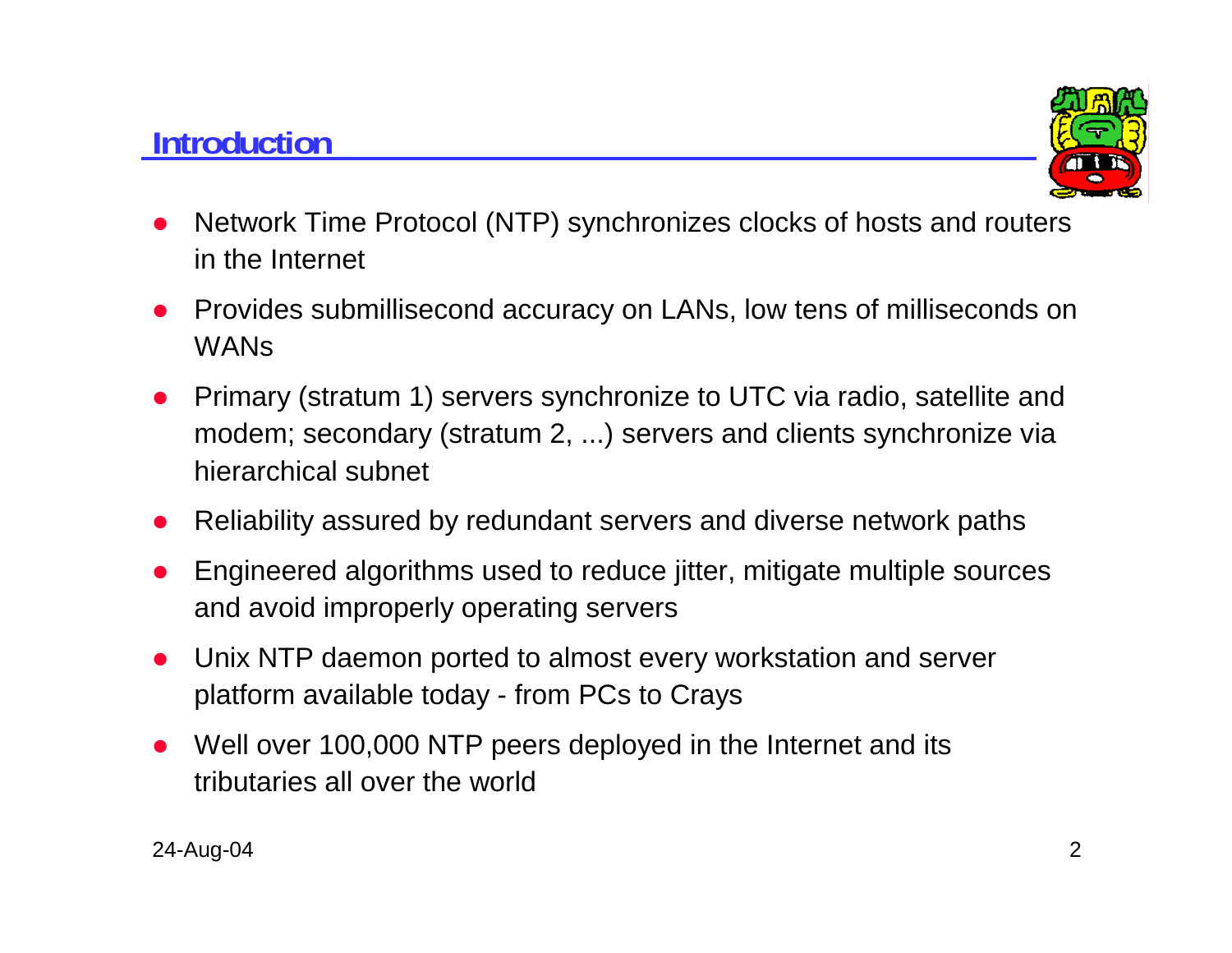

- O (a) Workstations use multicast mode with multiple department servers
- O (b) Department servers use client/server modes with multiple campus servers and symmetric modes with each other
- O (c) Campus servers use client/server modes with up to six different external primary servers and symmetric modes with each other and external secondary (buddy) servers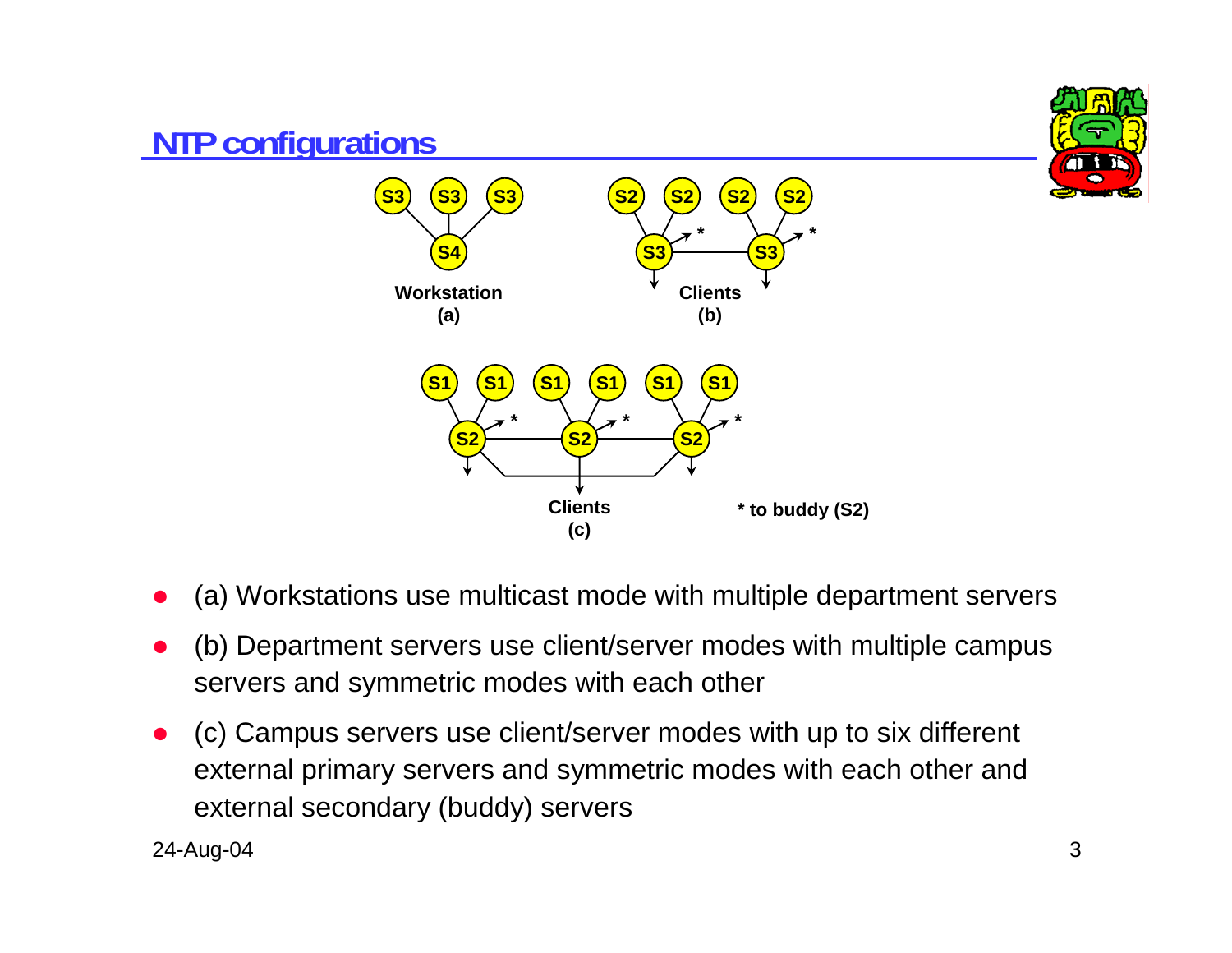

- O Multiple synchronization peers provide redundancy and diversity
- O Clock filters select best from a window of eight clock offset samples
- O Intersection and clustering algorithms pick best subset of servers and discard outlyers
- O Combining algorithm computes weighted average of offsets for best accuracy
- O Loop filter and local clock oscillator (LCO) implement hybrid phase/frequency-lock feedback loop to minimize jitter and wander

24-Aug-04 4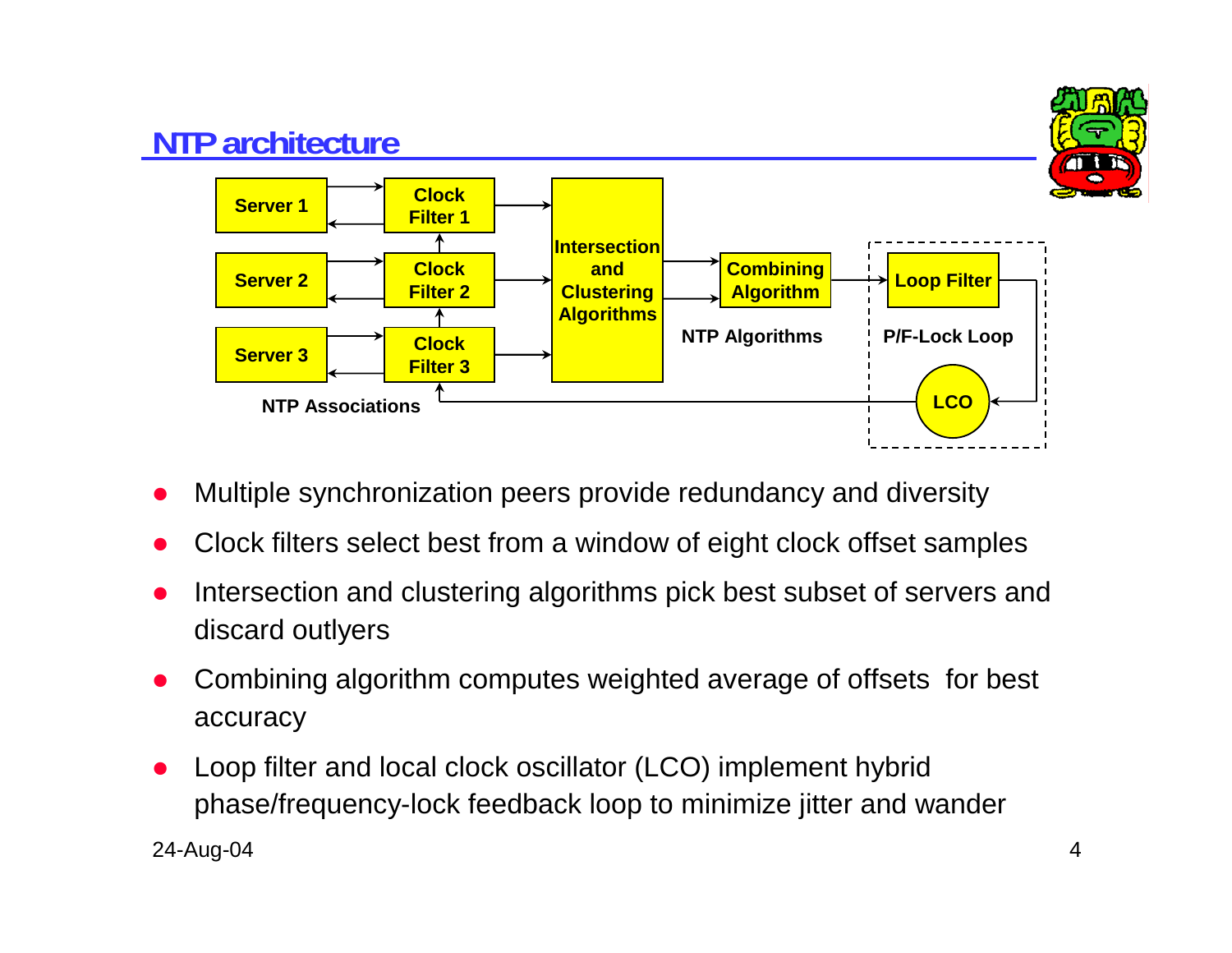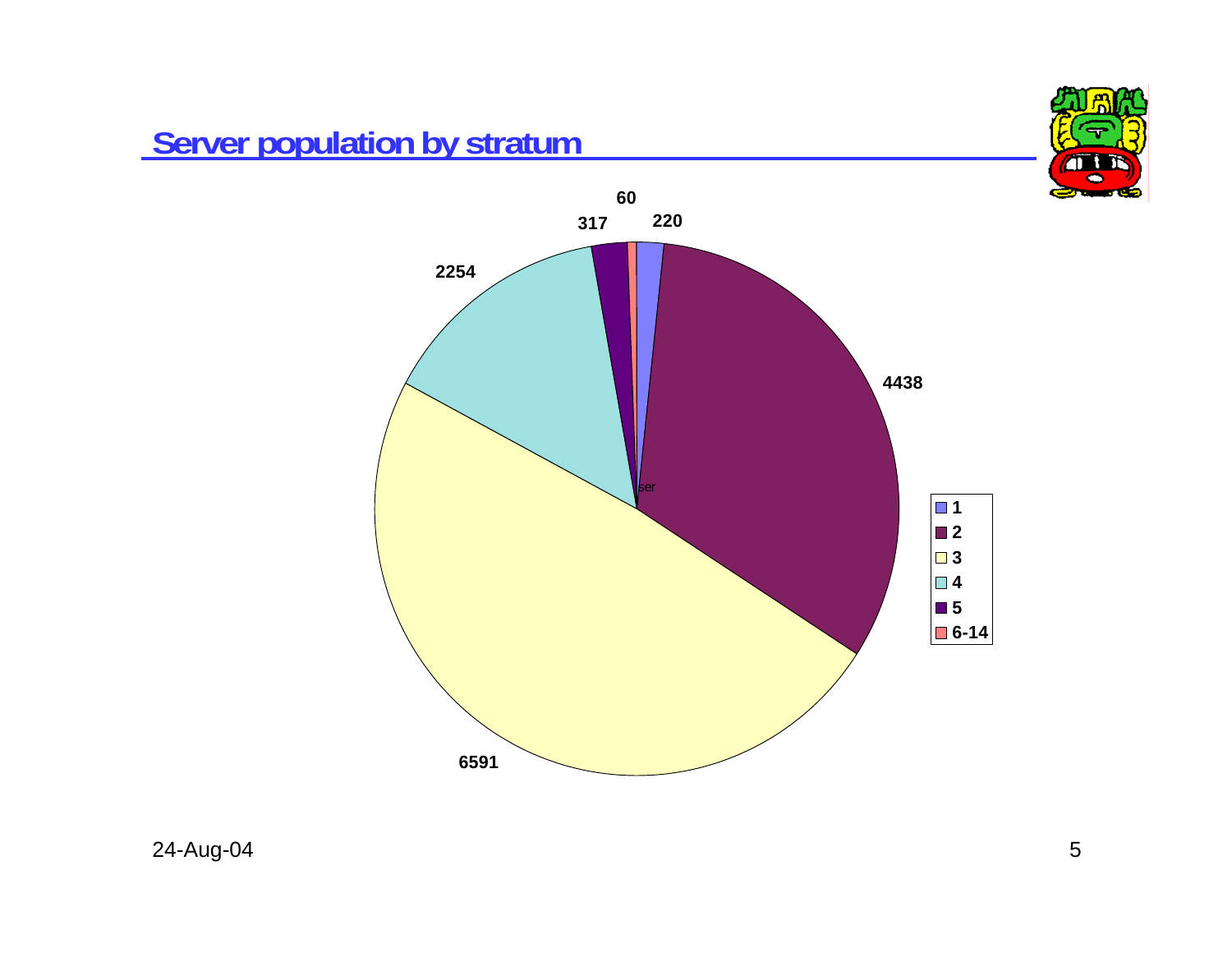# **Association population by stratum**



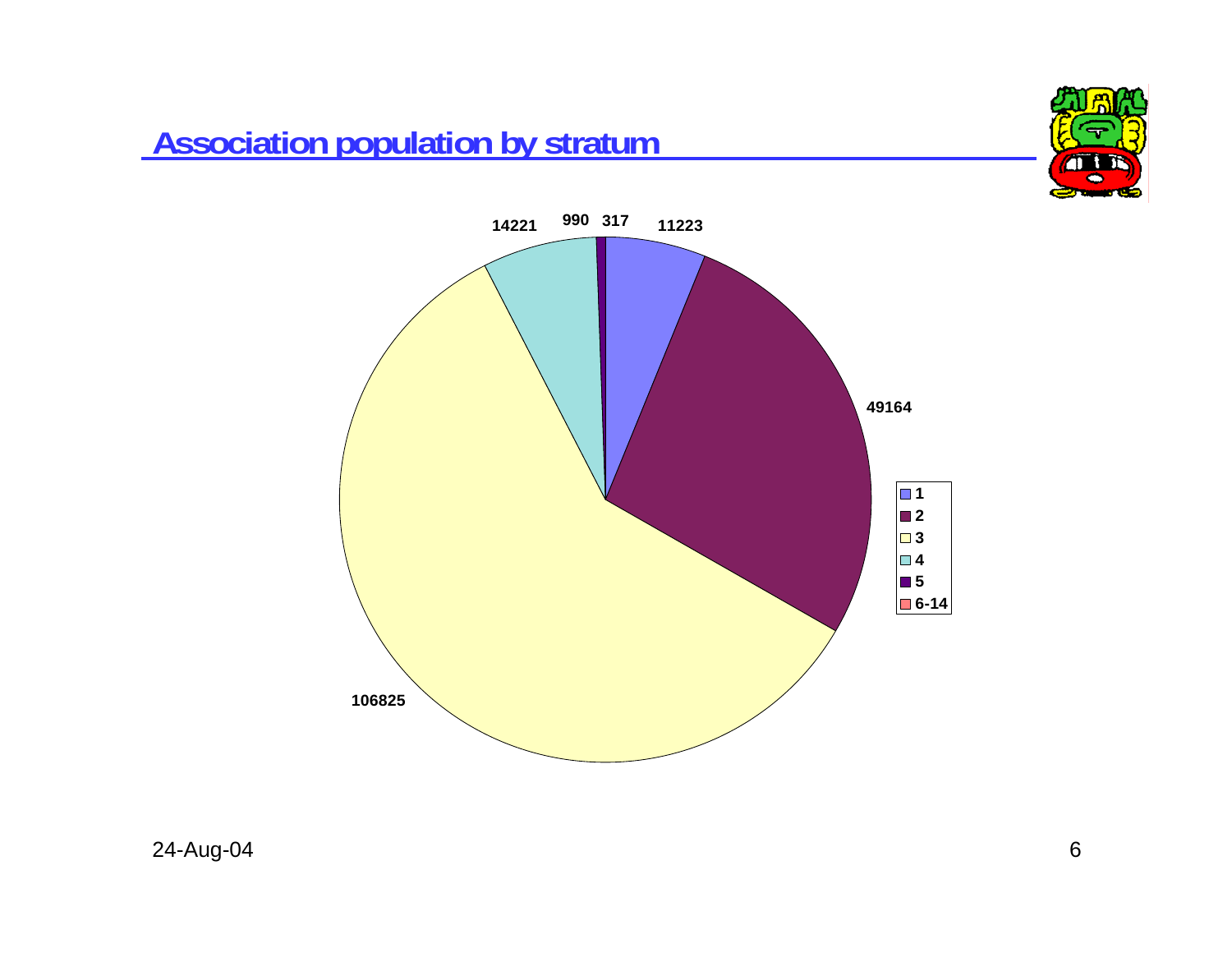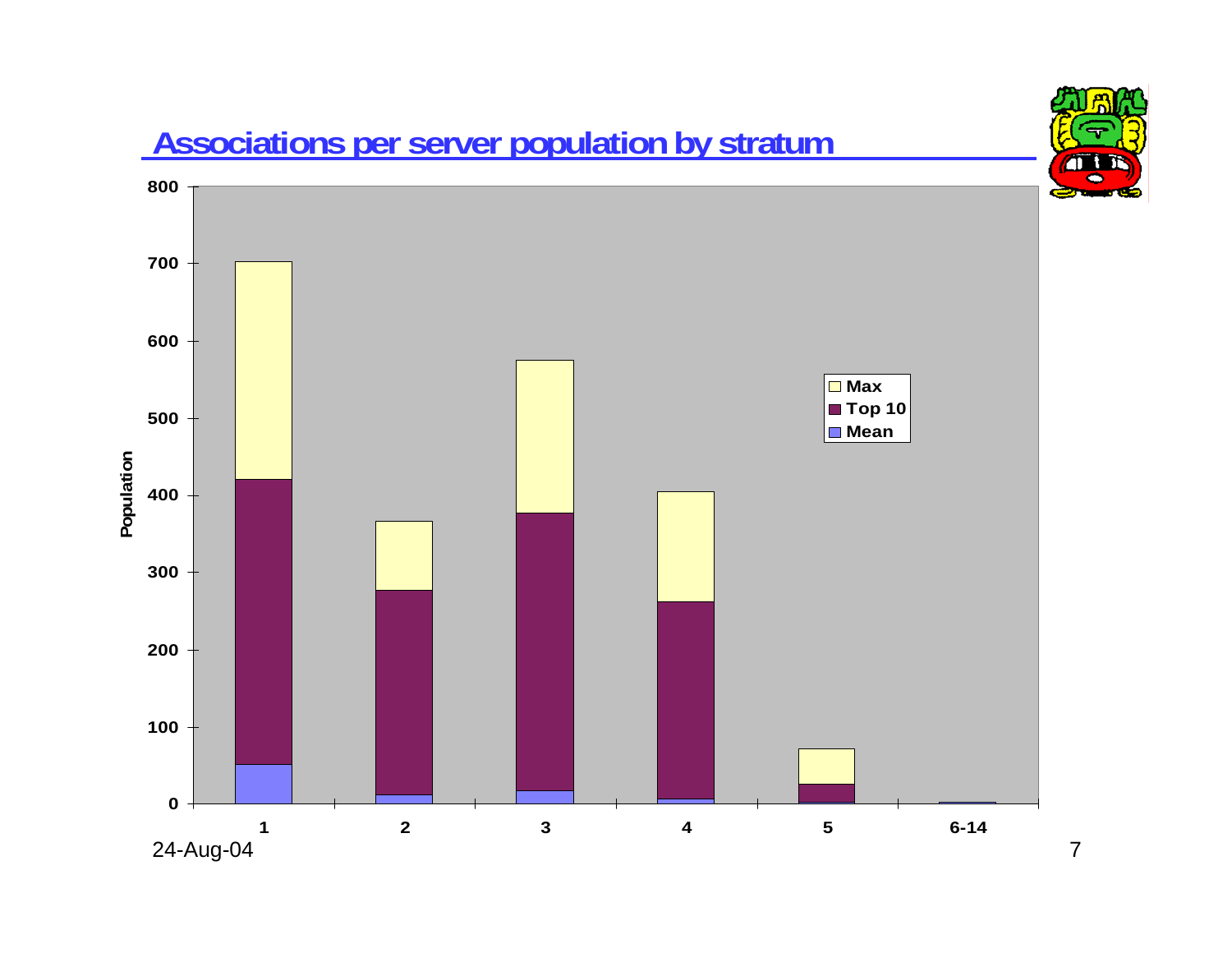

- $\bullet$  Cumulative distribution function of absolute time offsets
	- –38,722 Internet servers surveyed running NTP Version 2 and 3
	- –Offsets: median 23.3 ms, mean 234 ms, maximum 686 ms
	- Offsets < 128 ms: median 20.1 ms, mean 28.7 ms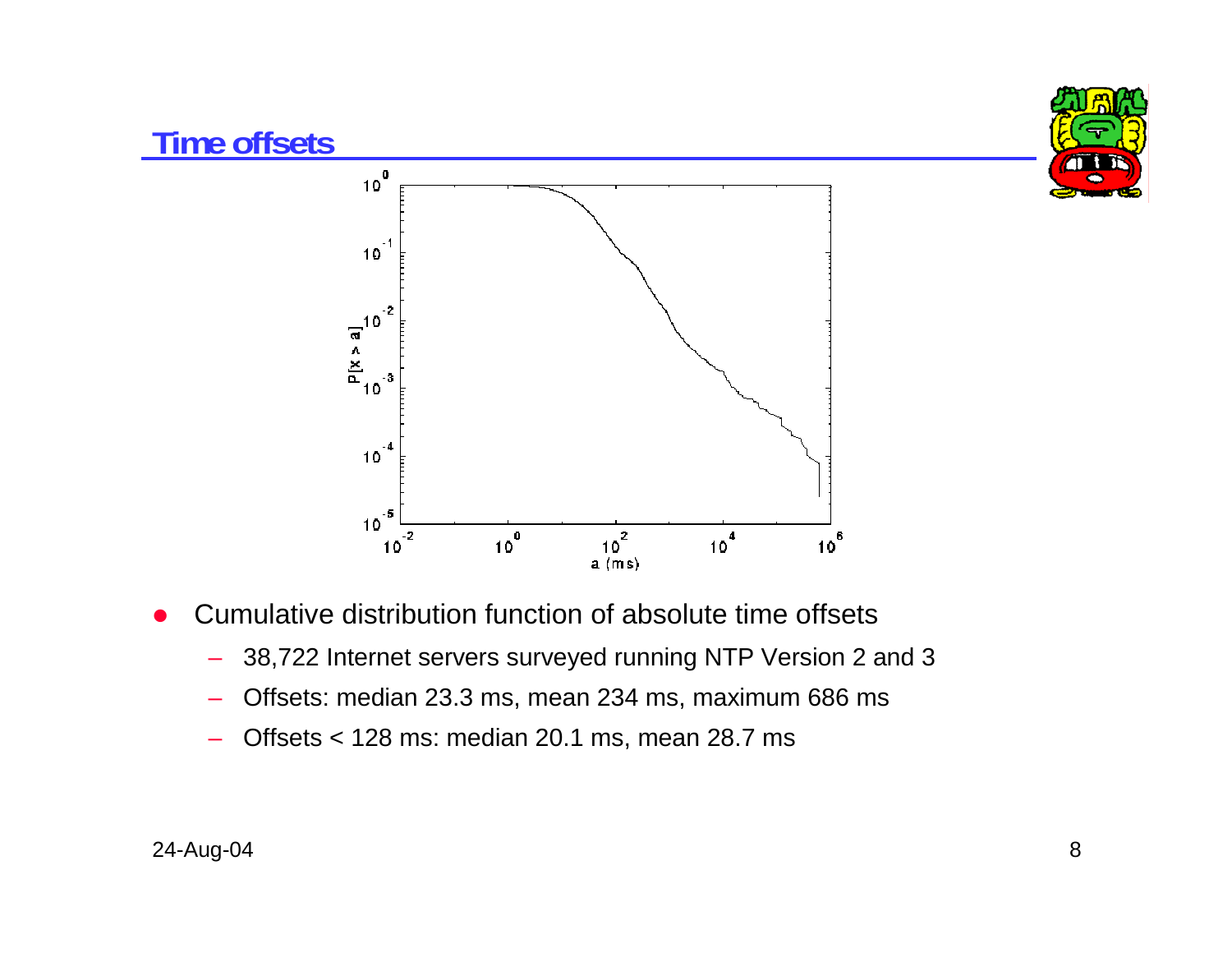

- O Cumulative distribution function of absolute roundtrip delays
	- –38,722 Internet servers surveyed running NTP Version 2 and 3
	- Delays: median 118 ms, mean 186 ms, maximum 1.9 s(!)
	- Asymmetric delays can cause errors up to one-half the delay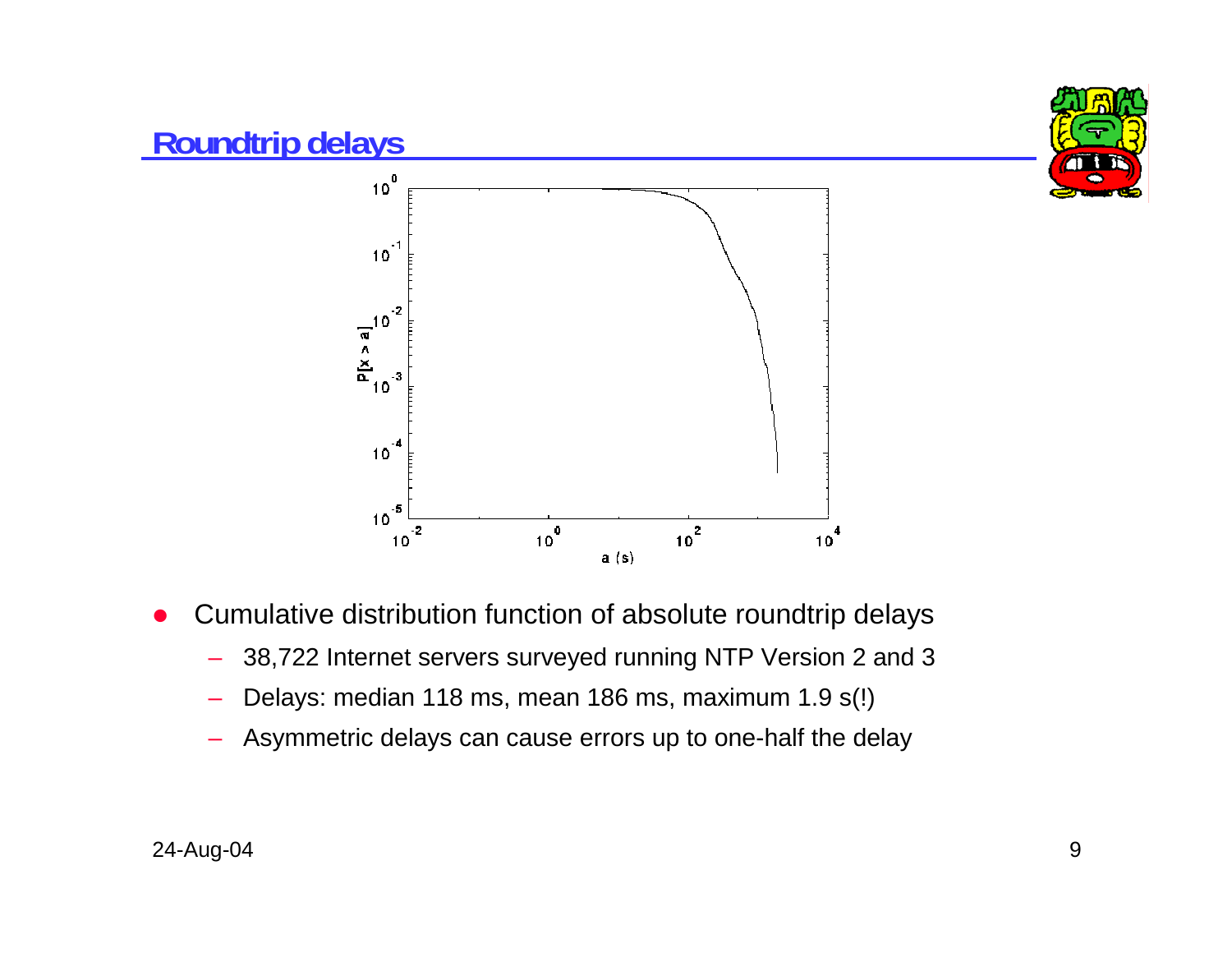

- O Cumulative distribution of peer-peer absolute roundtrip delays
	- 182,538 samples excludes measurements where synchronization distance exceeds 1 s. since by specification these cannot synchronize the local clock
	- Upper curve: different subnets (median 118 ms, mean 173 ms, max 1.91 s)
	- Lower curve: same subnet (median 113 ms, mean 137 ms, max 1.40 s)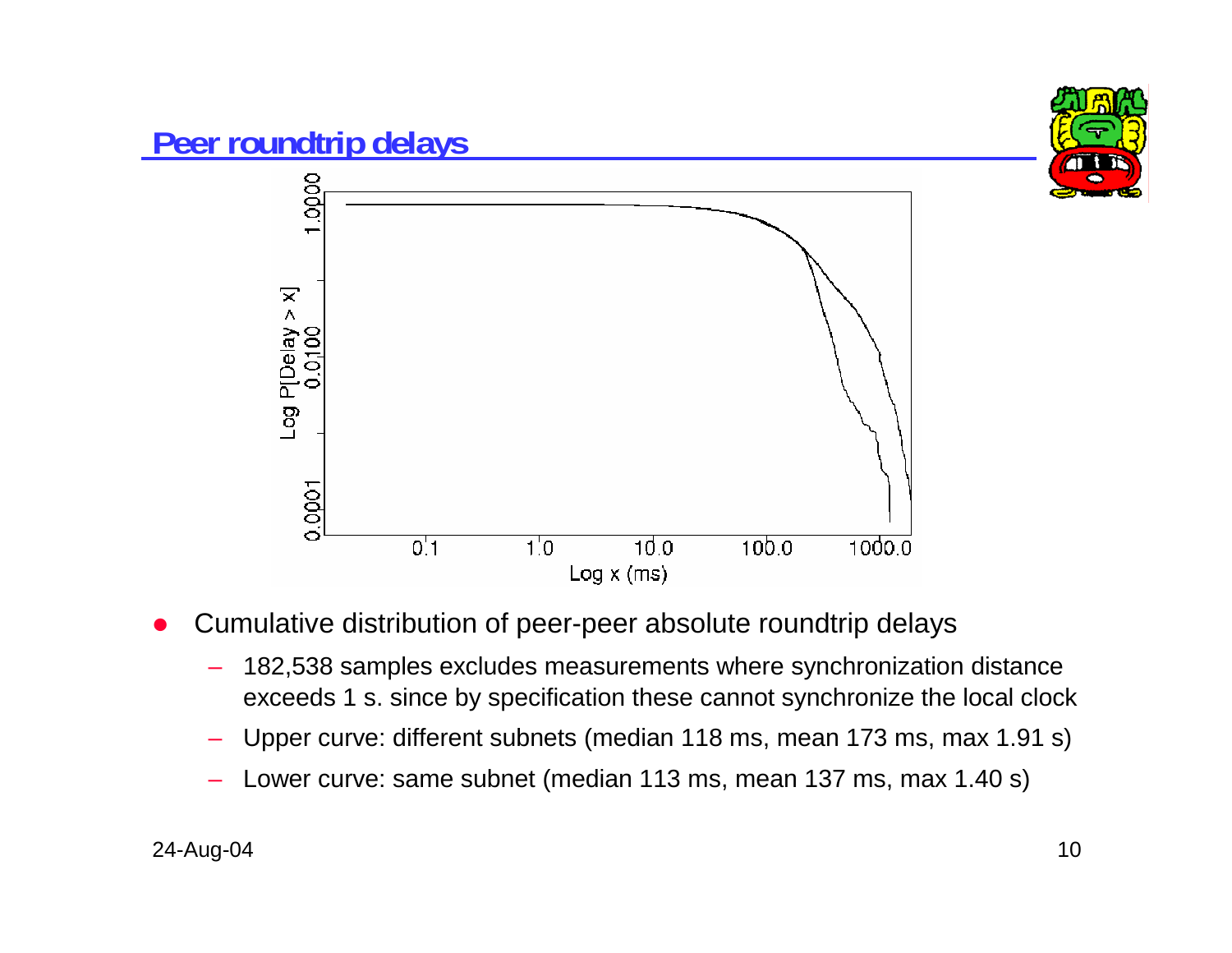

- $\bullet$  Cumulative distribution function of absolute frequency offsets
	- –19,873 Internet servers surveyed running NTP Version 2 and 3
	- –593 outlyers greater than 500 PPM discarded as unsynchronized
	- Remaining offsets: median 38.6 PPM, mean 78.1 PPM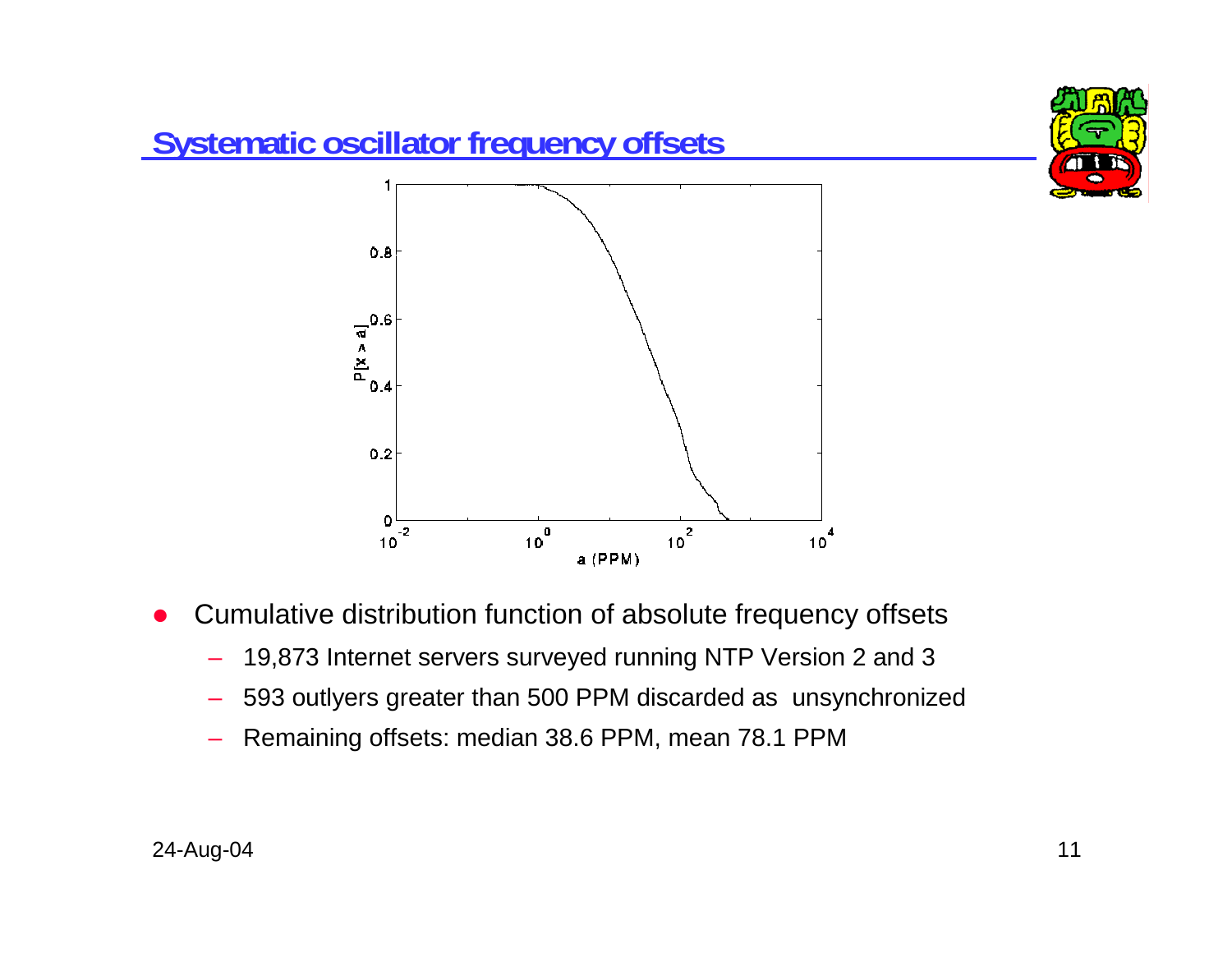

- O Cumulative distribution of local clock absolute frequency offsets
	- 19,873 Internet peers surveyed running NTP Version 2 and 3
	- 396 offsets equal to zero deleted as probably spurious (self synchronized)
	- 593 offsets greater than 500 PPM deleted as probably unsynchronized
	- Remaining 18,884 offsets: median 38.6 PPM, mean 78.1 PPM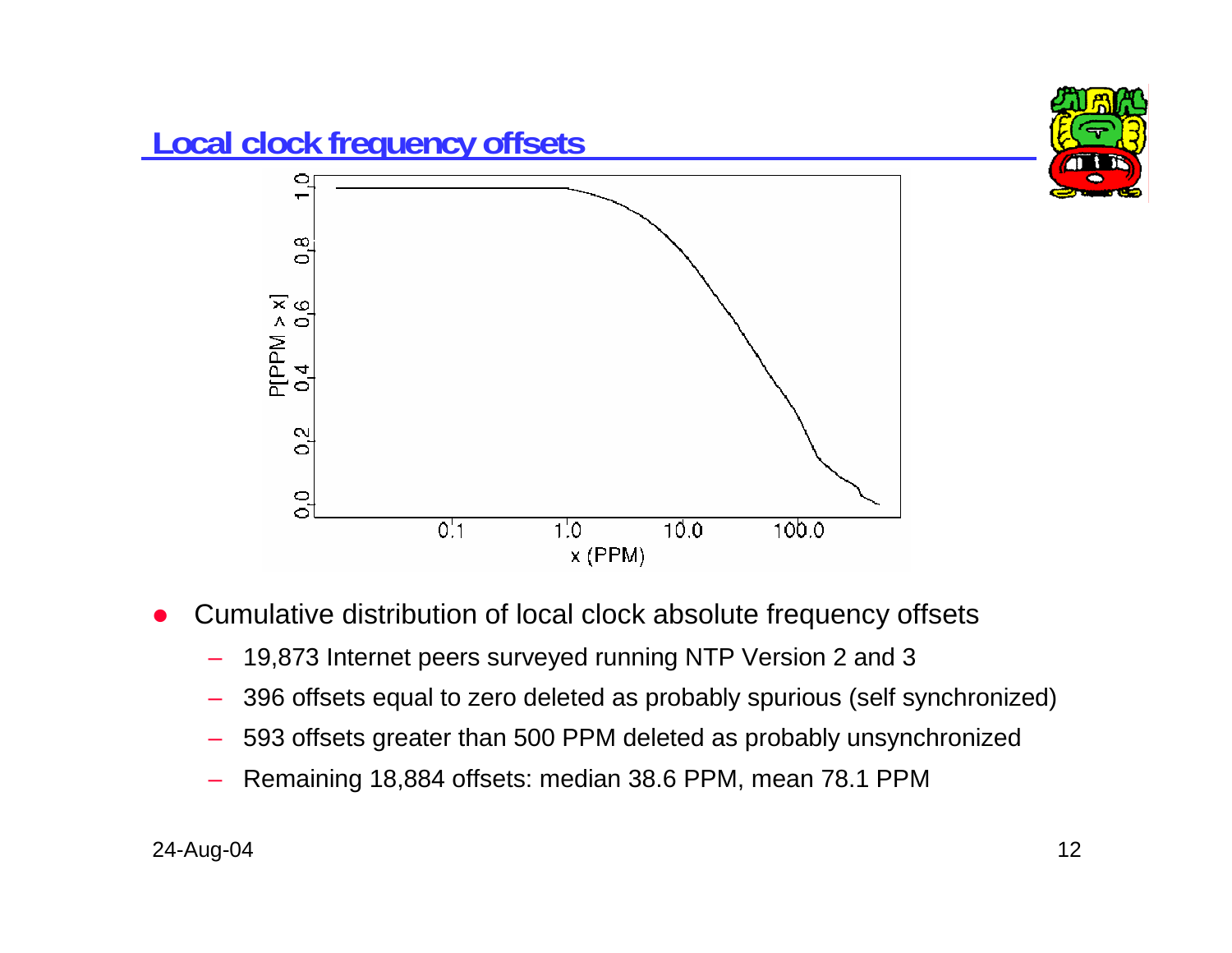

- O Cumulative distribution function of absolute phase errors
	- 19,873 Internet servers surveyed running NTP Version 2 and 3
	- 131 outlyers with errors over 1 s discarded as unsynchronized
	- –Remaining errors: median 9.1 ms, mean 37.0 ms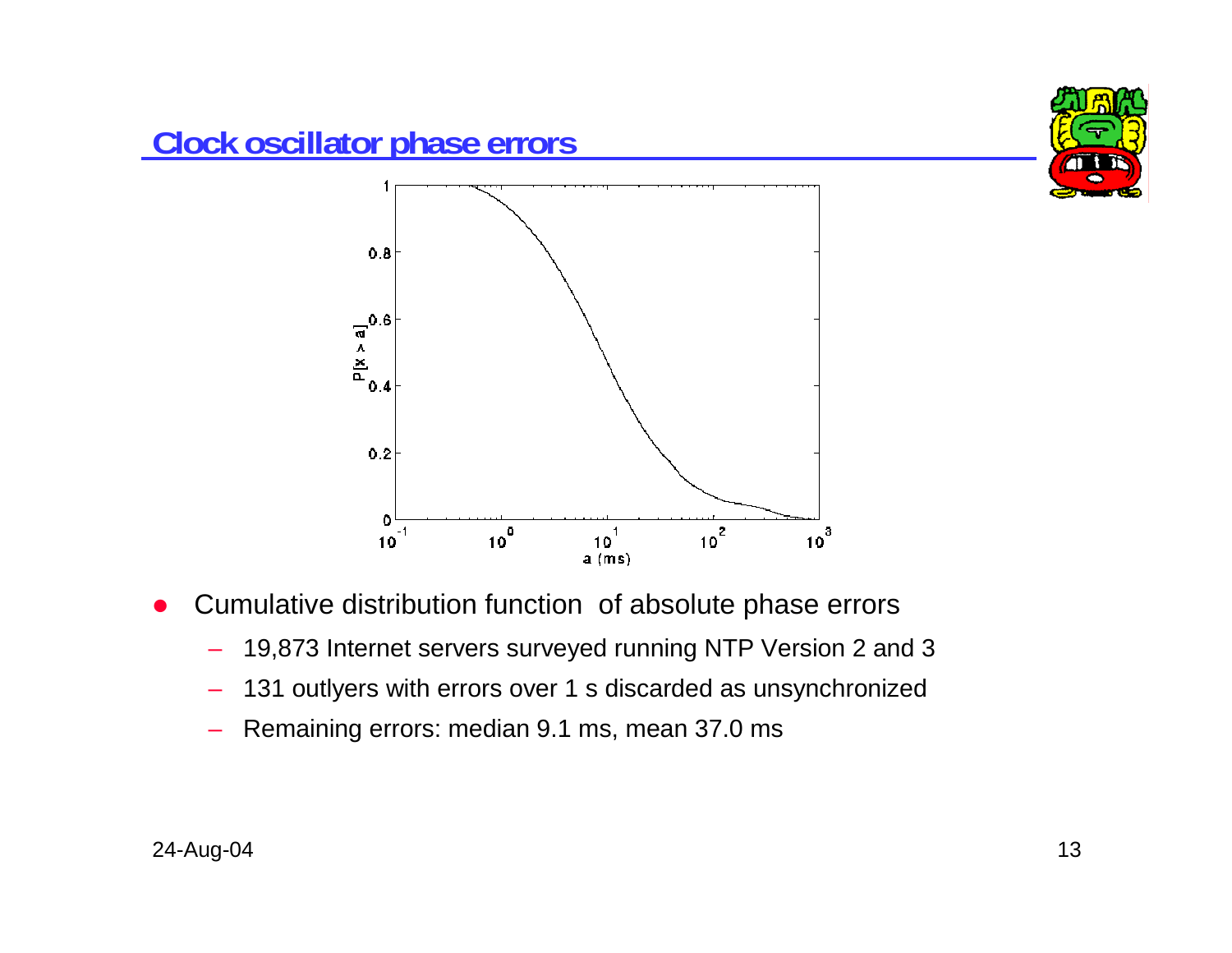

- O Cumulative distribution of local clock absolute phase offsets
	- 19,873 Internet peers surveyed running NTP Version 2 and 3
	- 530 offsets equal to zero deleted as probably unsynchronized
	- 664 offsets greater than 128 ms deleted as probably unsynchronized
	- Remaining 18,679 offsets: median 7.45 ms, mean 15.87 ms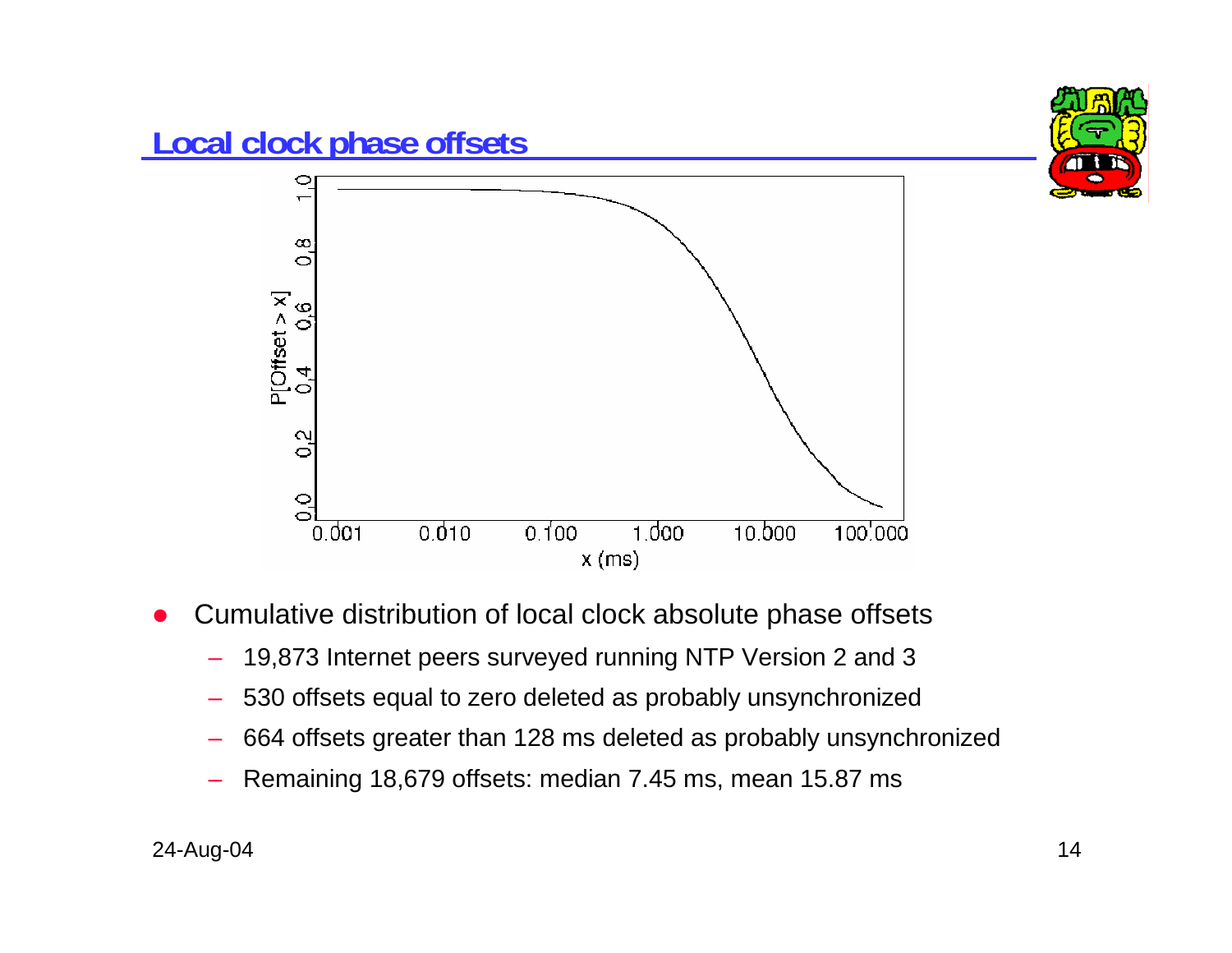

O Cumulative distribution function of peer-peer absolute clock offsets

- 182,538 peers used by 34,679 clients, 85,730 on the same subnet, 96,808 on a different subnet.
- Upper curve: different subnet (median 19 ms, mean 161 ms, max 621 s)
- Lower curve: same subnet (median 13 ms, mean 188 ms, max 686 s)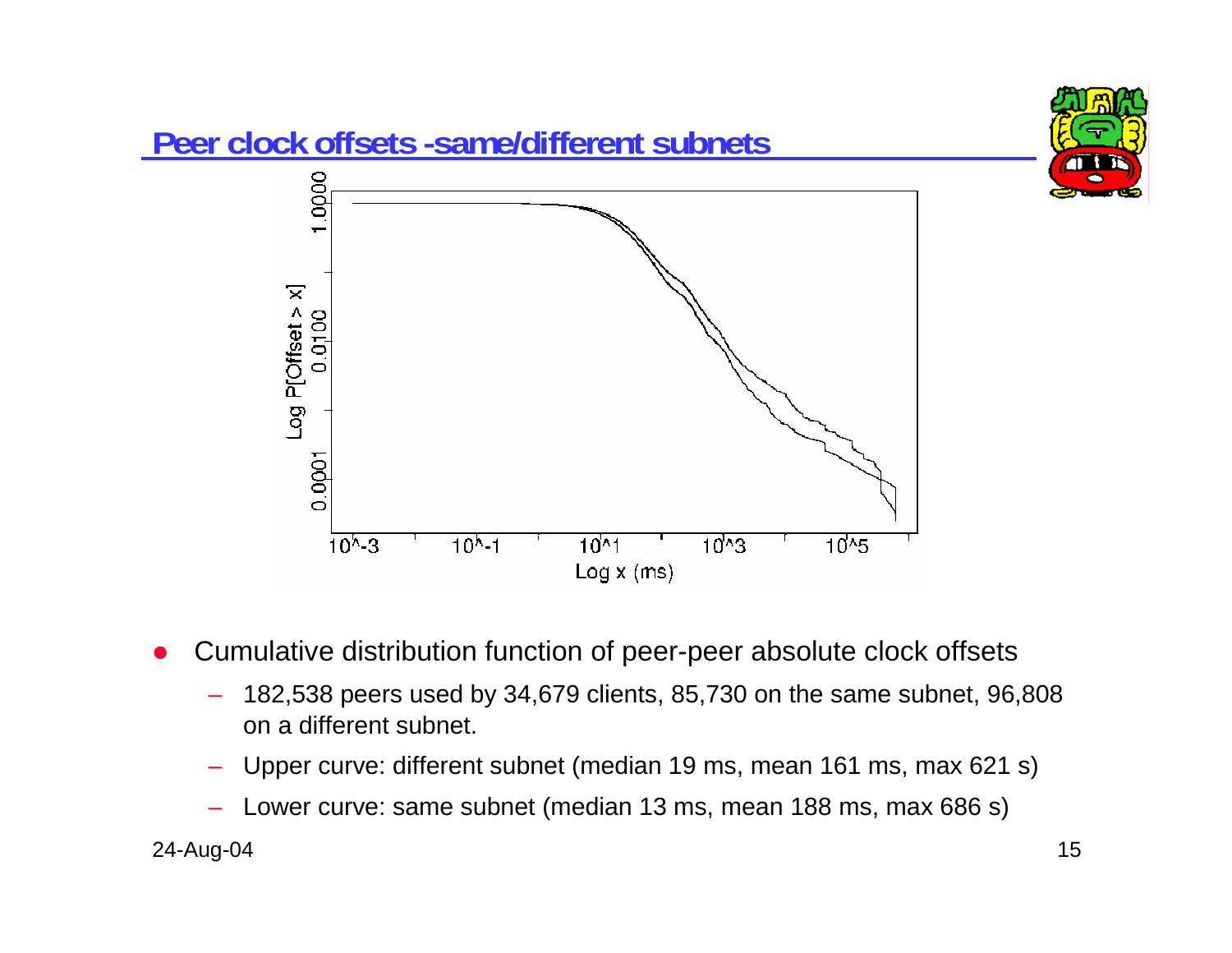

- O In a survey of 38,722 peers, found 1,733 primary and backup external reference sources
- 231 radio/satellite/modem primary sources
	- 47 GPS satellite (worldwide), GOES satellite (western hemisphere)
	- 57 WWVB radio (US)
	- 17 WWV radio (US)
	- 63 DCF77 radio (Europe)
	- 6 MSF radio (UK)
	- 5 CHU radio (Canada)
	- 7 modem (NIST and USNO (US), PTB (Germany), NPL (UK))
	- 25 other (cesium clock, precision PPS sources, etc.)
- O 1,502 local clock backup sources (used only if all other sources fail)
- O For some reason or other, 88 of the 1,733 sources appeared down at the time of the survey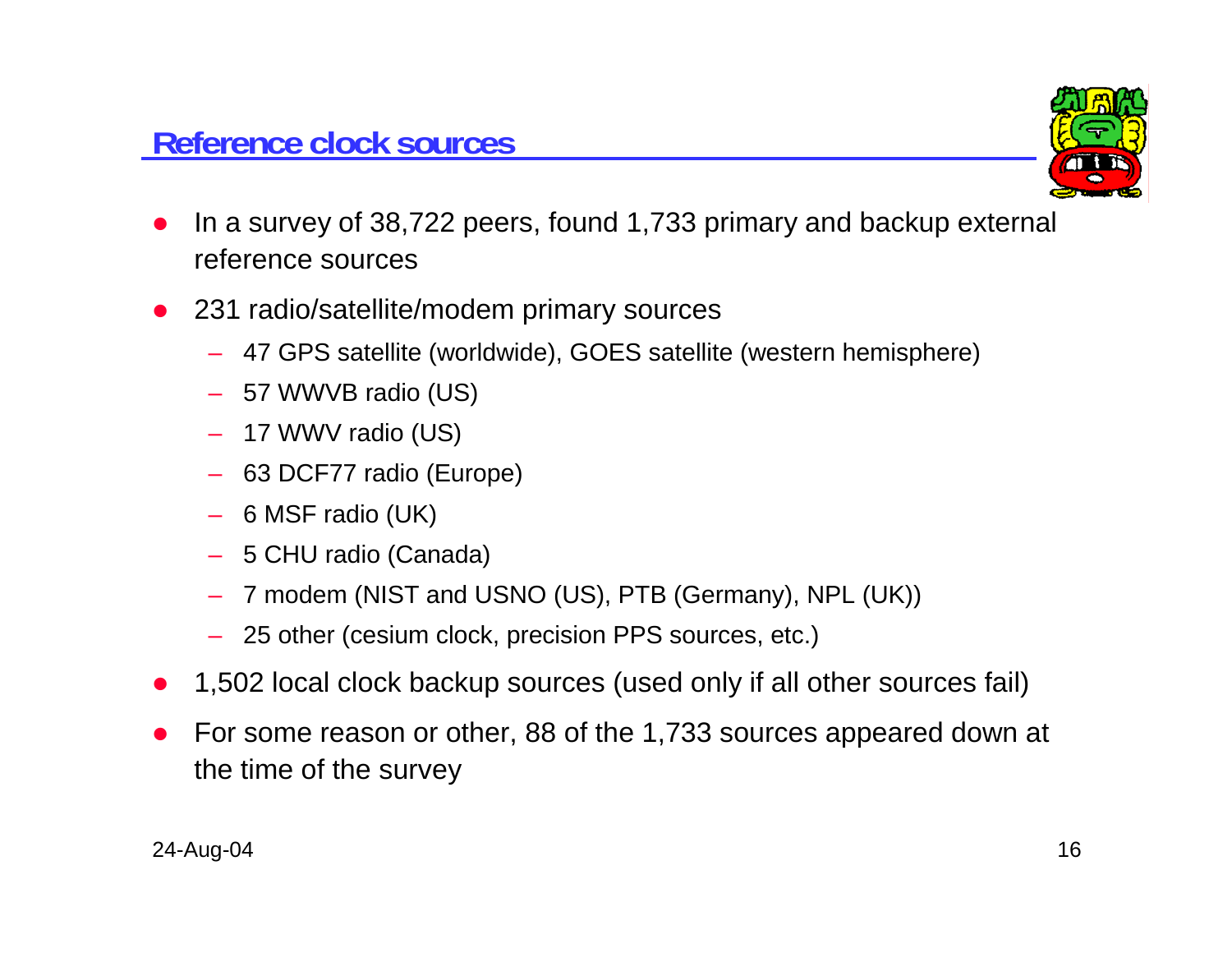

- O Cesium oscillators are calibrated by U.S. Naval Observatory and checked continuously by Northeast US LORAN-C chain and GPS
- $\bullet$  NTP primary time servers synchronize to ASCII, PPS and IRIG-B, all with kernel modifications for precision timekeeping
- 24-Aug-04 17 O NTP secondary servers (not shown) include SunOS 4/5, Ultrix 4, OSF/1, HP-UX, Cisco, Bancomm and Fuzzball (semi-retired)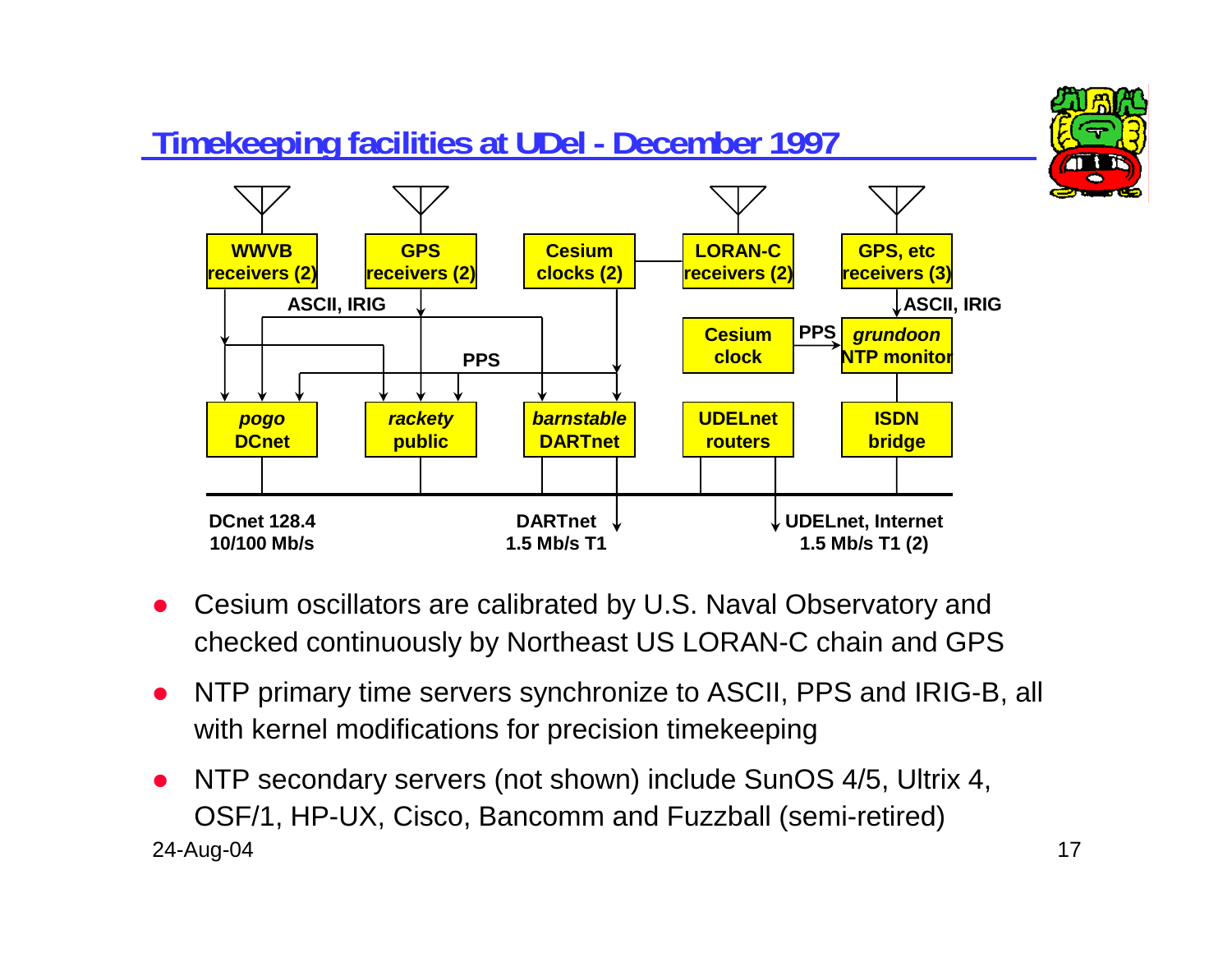# **Precision Timekeeping Equipment**





Austron 2200A GPS Receiver

Austron 2000 LORAN-C Receiver

Spectracom 8170 WWVB Reciver

Hewlett Packard 5061A Cesium Beam Frequency Standard

24-Aug-04 18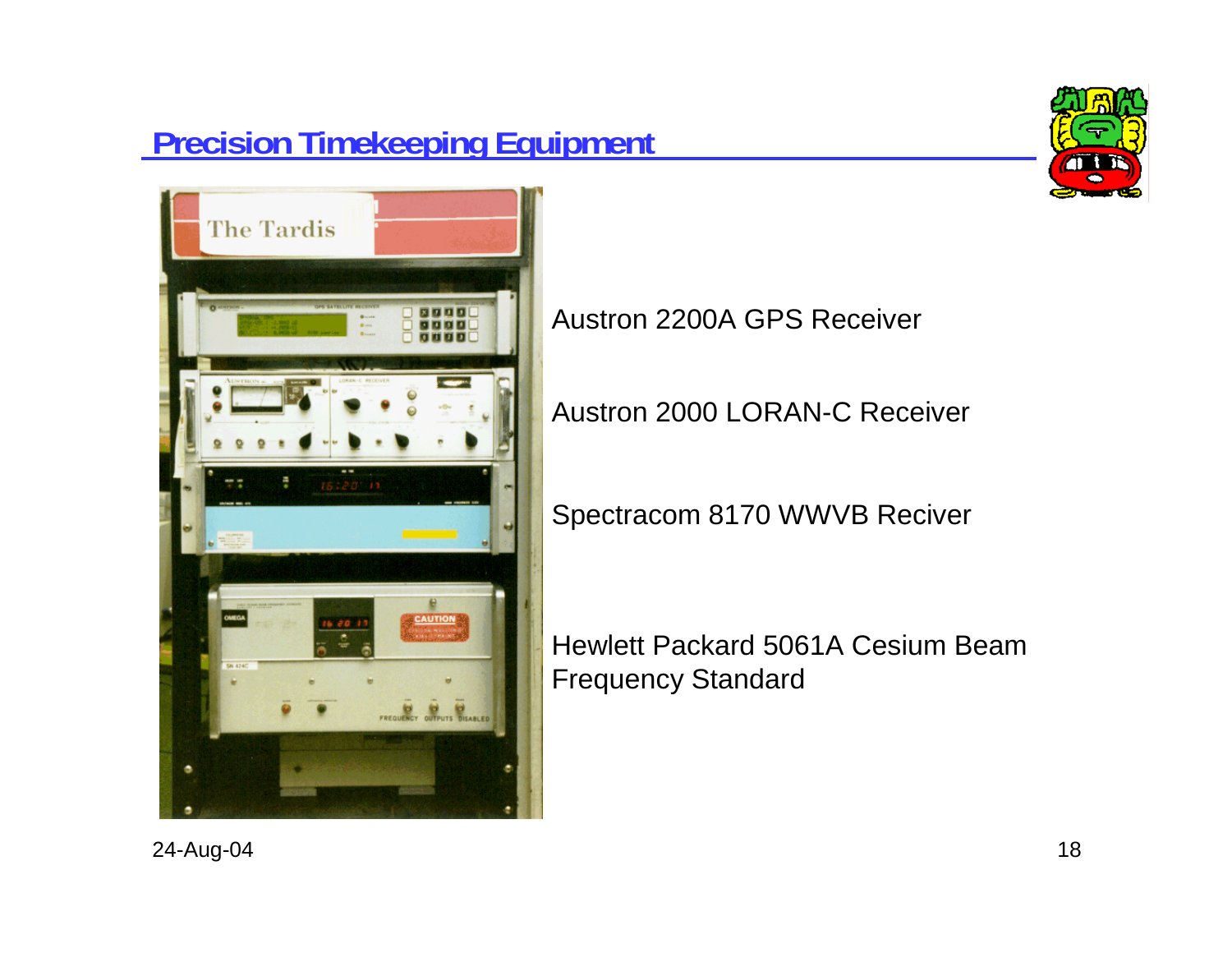

- O This shows the residual error measured between the Austron 2201 GPS receiver and the HP 5061A cesium clock
- O The GPS receiver is stabilized using the LORAN-C receiver, which improves its accuracy to about 50 ns, in spite of the intentional degradation introduced in the GPS signal available to the public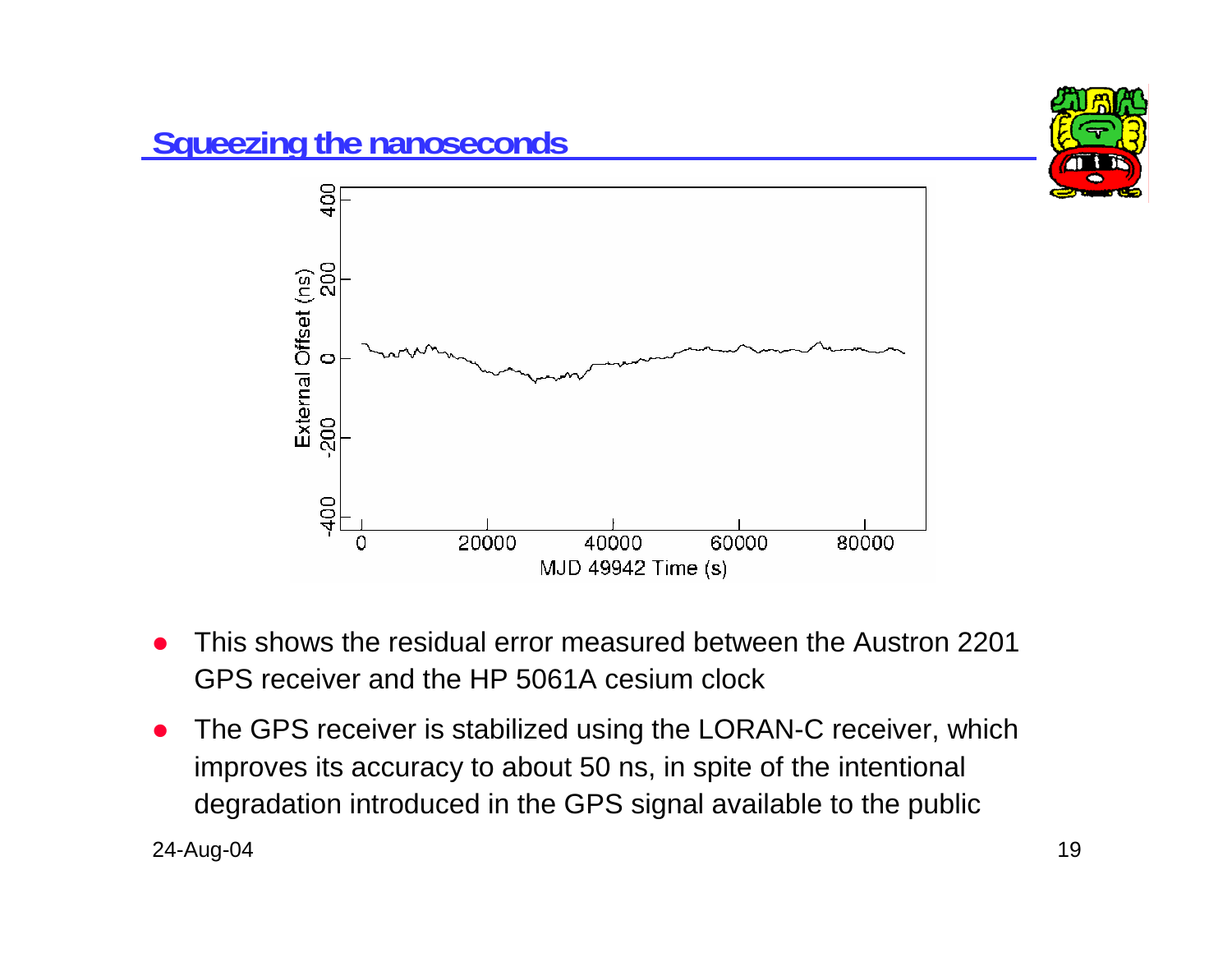# **A day in the life of a busy NTP server**



- O NTP primary (stratum 1) server *rackety* is a Sun IPC running SunOS 4.1.3 and supporting 734 clients scattered all over the world
- O This machine supports NFS, NTP, RIP, IGMP and a mess of printers, radio clocks and an 8-port serial multiplexor
- O The mean input packat rate is 6.4 packets/second, which corresponds to a mean poll interval of 157 seconds for each client
- O Each input packet generates an average of 0.64 output packets and requires a total of 2.4 ms of CPU time for the input/output transaction
- O In total, the NTP service requires 1.54% of the available CPU time and generates 10.5, 608-bit packets per second, or 0.41% of a T1 line
- O The conclusion drawn is that even a slow machine can support substantial numbers of clients with no significant degradation on other network services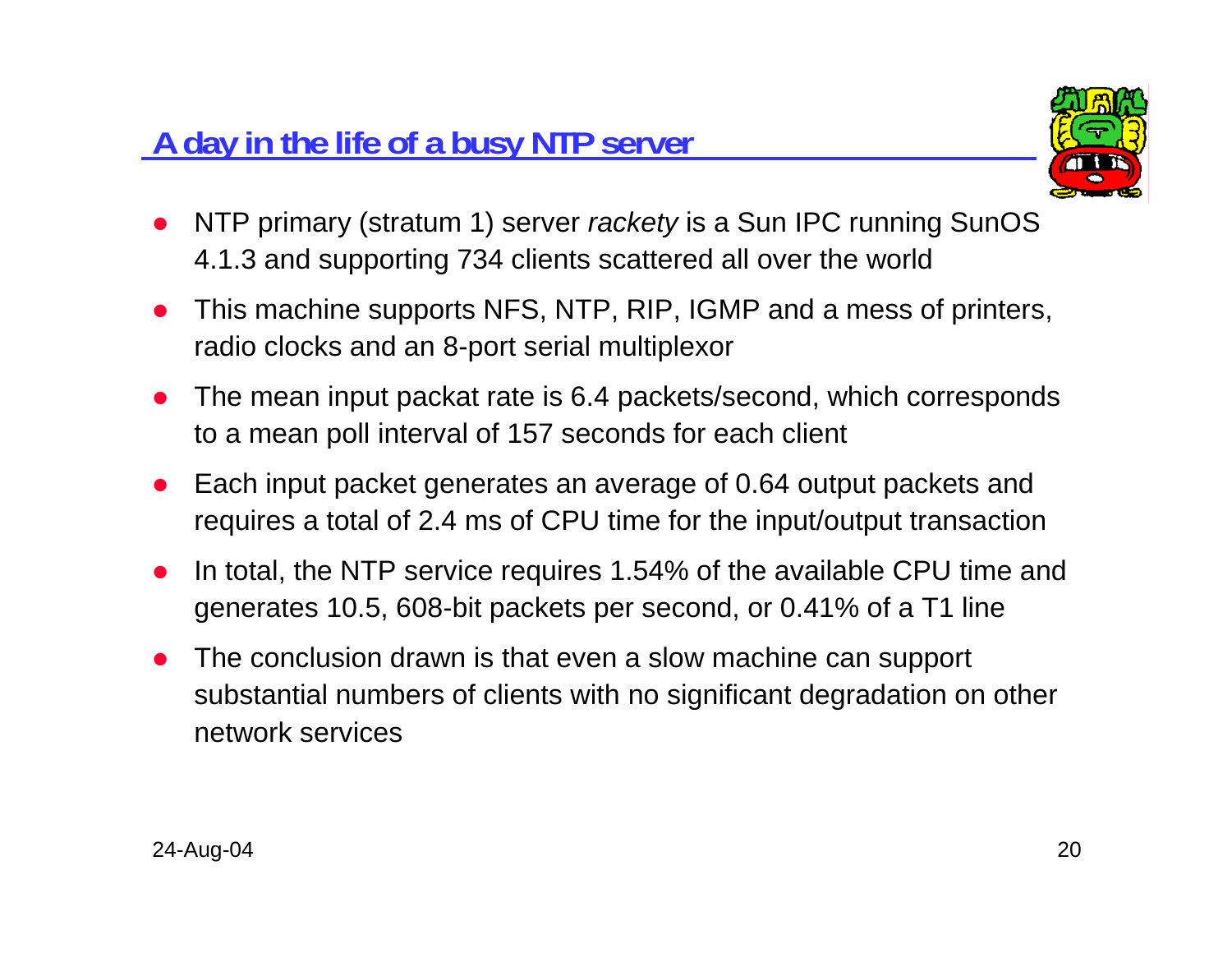

- $\bullet$  NTP is arguably the longest running, continuously operating, ubiquitously available protocol in the Internet
- USNO and NIST, as well as equivalents in other countries, provide multiple NTP primary servers directly synchronized to national standard cesium clock ensembles and GPS
- O Over 230 Internet primary servers in Australia, Canada, Chile, France, Germany, Isreal, Italy, Holland, Japan, Norway, Spain, Sweden, Switzerland, UK, and US
- O Over 100,000 Internet secondary servers and clients all over the world
- O National and regional service providers BBN, MCI, Sprint, Alternet, etc.
- Agencies and organizations: US Weather Service, US Treasury Service, IRS, PBS, Merrill Lynch, Citicorp, GTE, Sun, DEC, HP, etc.
- 24-Aug-04 21 O Several private networks are reported to have over 10,000 NTP servers and clients; one (GTE) reports in the order of 30,000 NTP-equipped workstations and PCs